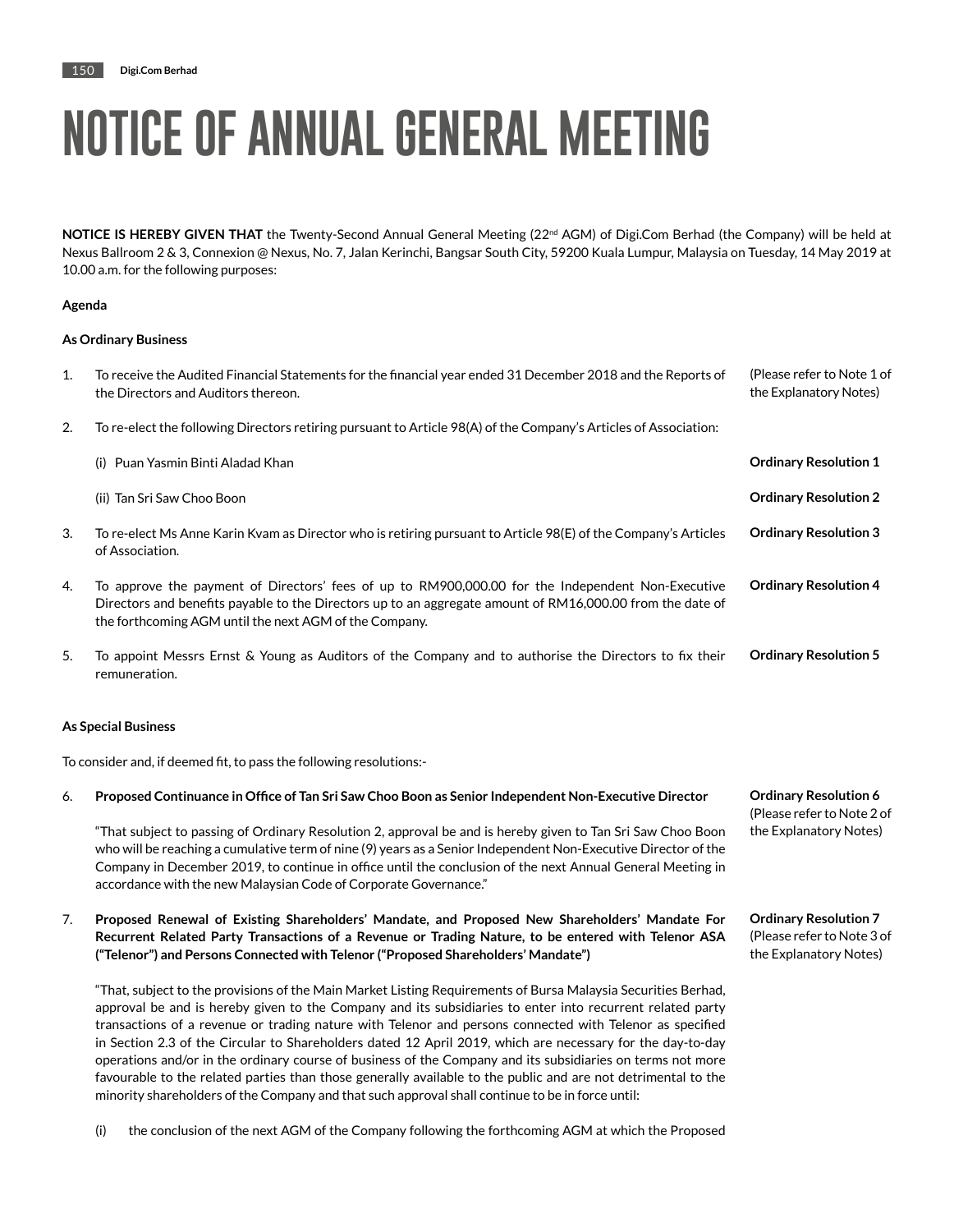Shareholders' Mandate shall be passed, at which time it will lapse, unless by a resolution passed at a general meeting, the authority conferred by this resolution is renewed;

- (ii) the expiration of the period within which the next AGM of the Company is required to be held pursuant to Section 340(2) of the Companies Act 2016 (but shall not extend to such extension as may be allowed pursuant to Section 340(4) of the Companies Act 2016); or
- (iii) revoked or varied by resolution passed by the shareholders at a general meeting,

whichever is earlier.

And that the Directors of the Company be and are hereby authorised to complete and do all such acts and things (including executing all such documents as may be required) as they may consider expedient or necessary to give effect to the Proposed Shareholders' Mandate."

### **As Other Business**

8. To transact any other business of which due notice has been given.

### **By Order of the Board**

CHOO MUN LAI (MAICSA 7039980) TAI YIT CHAN (MAICSA 7009143) Company Secretaries

Selangor Darul Ehsan 12 April 2019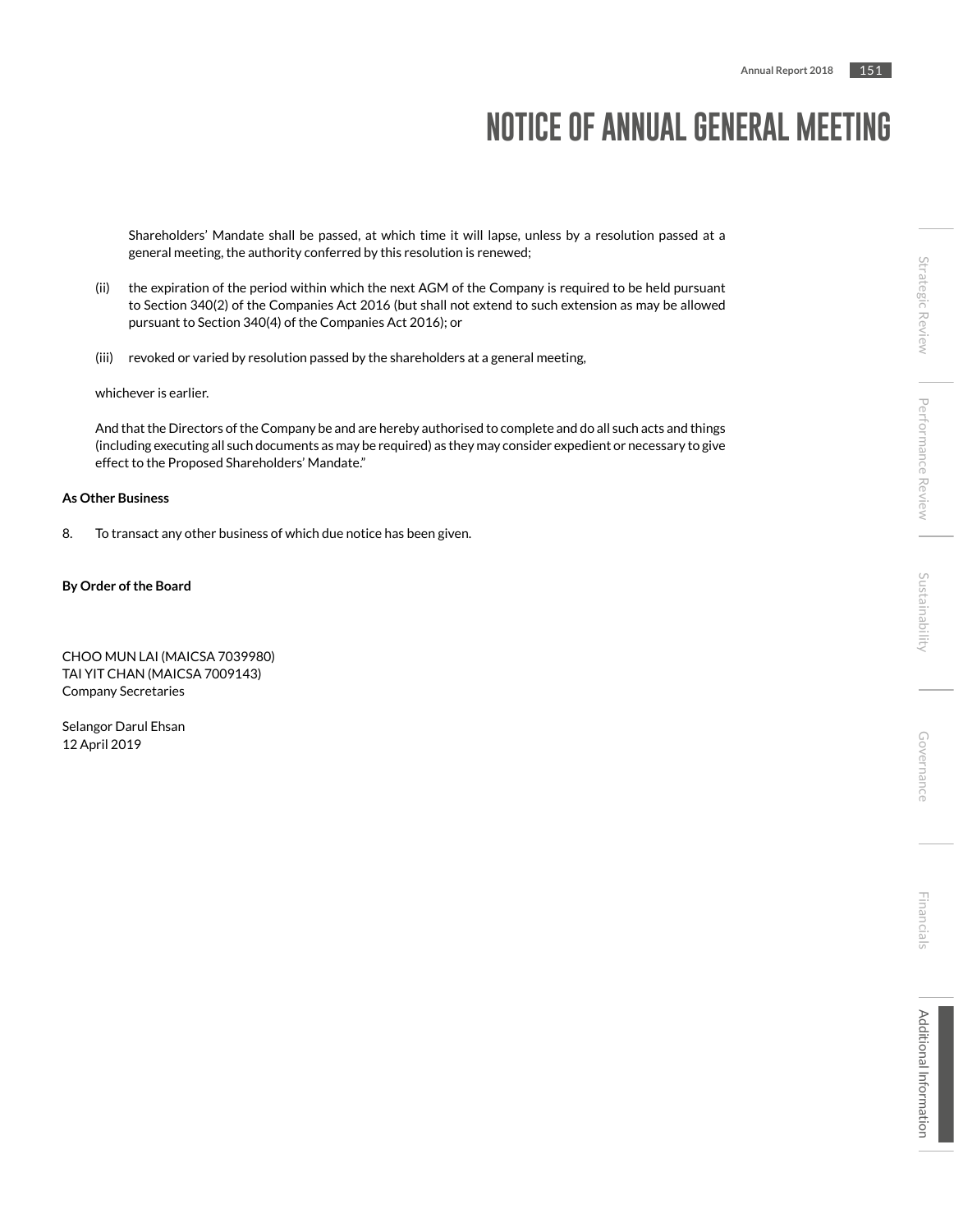## **(A) NOTES**

- (i) In respect of deposited securities, only members whose names appear on the Record of Depositors on 6 May 2019 (General Meeting Record of Depositors) shall be eligible to attend the meeting or appoint proxy(ies) to attend, speak and/or vote on his/her behalf.
- (ii) A member entitled to attend, participate, speak and vote at the AGM is entitled to appoint not more than two (2) proxies to attend, participate, speak and vote on his/her behalf. Where a member appoints more than one (1) proxy, the appointment shall not be valid unless he specifies the proportions of his/her shareholdings to be represented by each proxy. A proxy need not be a member of the Company.
- (iii) Where a member of the Company is an Exempt Authorised Nominee which holds ordinary shares in the Company for multiple beneficial owners in one securities account (omnibus account) as defined under the Securities Industry (Central Depositories) Act 1991, there shall be no limit to the number of proxies which the Exempt Authorised Nominee may appoint in respect of each omnibus account it holds.
- (iv) The instrument appointing a proxy shall be in writing under the hand of the appointer or his attorney duly authorised in writing, and in the case of a corporation, either under its common seal or under the hand of an officer or attorney duly authorised.
- (v) The instrument appointing a proxy together with the power of attorney (if any) or a certified copy thereof must be deposited at the Company's Share Registrar Office, Tricor Investor & Issuing House Services Sdn Bhd at Unit 32-01, Level 32, Tower A, Vertical Business Suite, Avenue 3, Bangsar South, No. 8, Jalan Kerinchi, 59200 Kuala Lumpur, Malaysia or alternatively, Tricor's Customer Service Centre, Unit G-3, Ground Floor, Vertical Podium, Avenue 3, Bangsar South, No. 8, Jalan Kerinchi, 59200 Kuala Lumpur, Malaysia at least fortyeight (48) hours before the time appointed for the holding of the meeting or adjourned meeting , otherwise the instrument of proxy should not be treated as valid. You can also have the option to lodge the proxy appointment electronically via TIIH Online at website: https://tiih.online before the proxy form lodgement cut-off time as mentioned in the above. For further information on the electronic lodgement of proxy form, kindly refer to the annexure of the Administrative Guide.
- (vi) Pursuant to Paragraph 8.29A of the Main Market Listing Requirements of Bursa Malaysia Securities Berhad, all the resolutions set out in the Notice of AGM will put to vote by way of poll. Poll Administrator and Independent Scrutineers will be appointed to conduct the polling process and verify the results of the poll respectively.

### **(B) EXPLANATORY NOTES**

1. The Audited Financial Statements are laid in accordance with Section 340(1)(a) the Companies Act 2016 for discussion only under Agenda 1. They do not require shareholders' approval and hence, will **not be put for voting**.

#### 2. **Ordinary Resolution 6 – Proposed Continuance in office of Tan Sri Saw Choo Boon as Senior Independent Non-Executive Director**

The Board of Directors had on 13 March 2019 via the Nomination Committee conducted an annual performance evaluation and assessment of Tan Sri Saw Choo Boon who will be reaching a cumulative term of nine (9) years as Senior Independent Non-Executive Director in December 2019 and recommended him to continue to act as Senior Independent Non-Executive Director of the Company based on the following justifications:-

- (a) He fulfilled the criteria under the definition of Independent Directors as stated in the Main Market Listing Requirements of Bursa Malaysia Securities Berhad.
- (b) His experience enables him to provide the Board with a diverse set of experience, expertise, skills and competence. His good understanding of the industry and Company's business operations enable him to participate actively and contribute effectively during deliberations and discussions at the Audit and Risk Committee, Nomination Committee and Board Meetings without compromising his independence and objective judgement.
- (c) He demonstrated high commitment and devoted sufficient time to his responsibilities as Senior Independent Non-Executive Director of the Company.